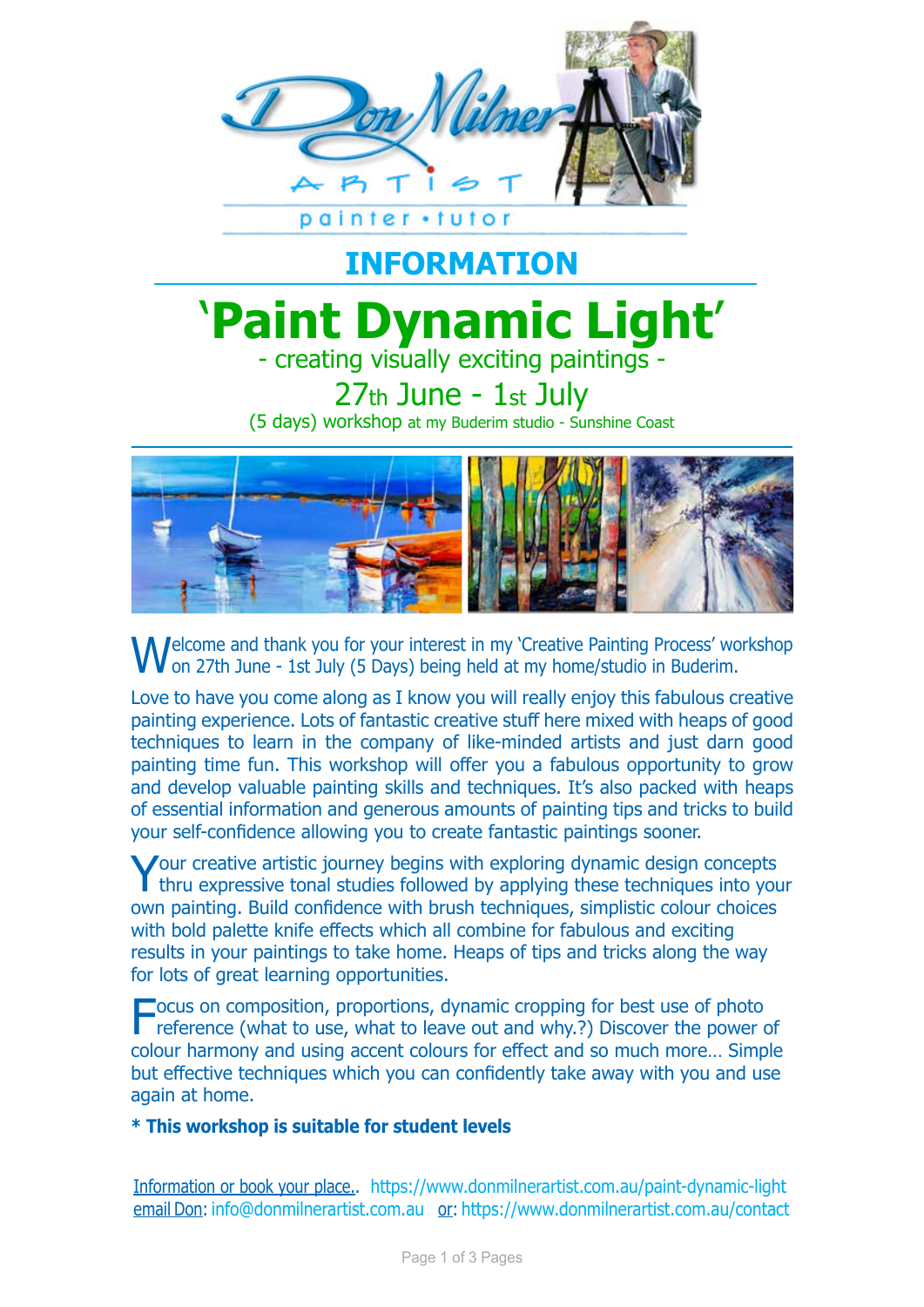

Please feel free to forward this information to anyone who you think may also be interested in coming along

## **Day 1..**

Let's get started by looking at the various elements of the creative and painting processes making them more manageable and easier to understand and apply

## **Days 2**..

Once we have the creative process fundamentals sorted, then you jump straight into your very own 'painting fantastic' where you will apply what you are learning to your own painting

## **Days 3, 4, 5**..

Now you have a much better idea of the creative process and how to apply to your own art, you will begin your second 'painting fantastic' and you have 3 whole days to complete it applying and consolidating what you have learnt already

#### **You will learn:**

- Creative process fundamentals explained
- Understanding & apply good composition
- What makes a great painting & how to achieve?
- How to prepare and get started.?
- Essential techniques explained & applied
- How to interpret photo reference what to use, what to leave out & why.?
- Apply your new creative process for visually exciting paintings

#### **Here is what you get:**

- Your class reference photo
- How to get the best from Acrylic paints and mediums
- Easy to learn and understand concepts using painting exercises
- Learn how to recognize, capture and paint aspects of your subject using my simple and practical methods
- Heaps of one-on-one instruction as student numbers are always limited
- Live in-class painting demonstrations by myself to show you how it's done
- Heaps of practical painting tips & tricks, brush technique, palette knife and lots more
- Gain confidence and grow new painting skills you can confidently use again at home
- Conducted at my home/studio which offers great natural light for painting
- I supply morning & afternoon tea & coffee with delicious snacks & treats.. Yumm.!
- NOTE: I do NOT have gluten free options available so you will need to bring your own - Students do need to supply their own lunch, plus any special foods or drinks (Fridge available)
- \* Please contact me again if you require any more information or clarification on any aspect of this workshop